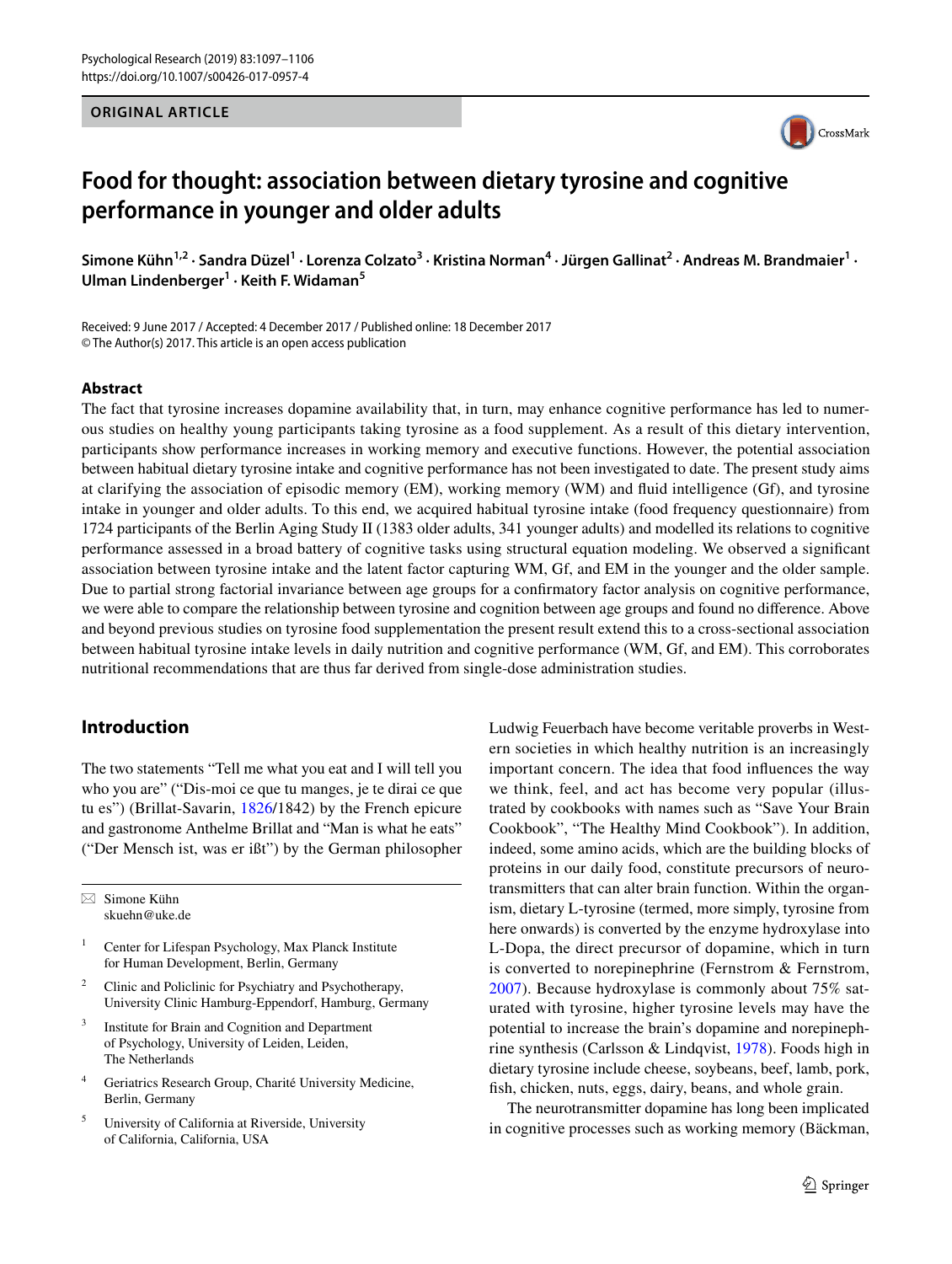Nyberg, Lindenberger, Li, & Farde, [2006\)](#page-7-1) as well as learning and reward processing (Beninger & Miller, [1998\)](#page-7-2) and is known to play an important role in aging (Bäckman, Lindenberger, Li, & Nyberg, [2010\)](#page-7-3). The fact that tyrosine increases dopamine availability that, in turn, may enhance cognitive performance has led to numerous studies administering tyrosine as a food supplement. In most of these studies, only one dose of tyrosine was administered before cognition was tested (for an overview, see Jongkees, Hommel, Kühn, & Colzato, [2015](#page-8-2); Hase, Jung, & aan het Rot, [2015](#page-8-3); van de Rest, van der Zwaluw, & de Groot, [2013\)](#page-8-4). Even in response to single doses (ranges of 100–300 mg/kg body weight) of tyrosine supplements, effects on cognition have been shown, in particular on working memory performance (Colzato, Jongkees, Sellaro, & Hommel, [2013;](#page-8-5) Deijen & Orlebeke, [1994](#page-8-6); Deijen, Wientjes, Vullinghs, Cloin, & Langefeld, [1999](#page-8-7); Magill et al., [2003;](#page-8-8) Mahoney, Castellani, Kramer, Young, & Lieberman, [2007;](#page-8-9) O'Brien, Mahoney, Tharion, Sils, & Castellani, [2007](#page-8-10); Shurtleff, Thomas, Ahlers, & Schrot, [1993](#page-8-11); Thomas, Lockwood, Singh, & Deuster, [1999\)](#page-8-12), but initial evidence also exists for the influence on executive functions such as cognitive flexibility (Steenbergen, Sellaro, Hommel, & Colzato, [2015](#page-8-13); Deijen & Orlebeke, [1994](#page-8-6)), inhibition (Colzato, Jongkees, Sellaro, van den Wildenberg, & Hommel, [2014\)](#page-8-14), convergent thinking (Colzato, de Haan, & Hommel, [2015](#page-8-15)), and reasoning (Magill et al., [2003](#page-8-8)).

The literature to date suggests that tyrosine is most effective in cases of neurotransmitter depletion, namely, when dopamine and norepinephrine levels are reduced. This is the case, for example, when the organism is exposed to stress such as hypothermia or a cognitively challenging task, and therefore, an increasing number of neurotransmitters are synthesised (Kvetnansky, Sabban, & Palkovits, [2009\)](#page-8-16) or at older ages (Bäckman et al., [2010](#page-7-3)). Studies investigating the cognitive effects of long-term tyrosine intake are rare. A randomized placebo-controlled study on residents of Antarctica focussed on mood and found improvements during the winter (Palinkas et al., [2007](#page-8-17)), but did not report effects on cognitive performance. Unfortunately, research on the effects of habitual tyrosine intake in daily nutrition (including, for example, foods that are high in tyrosine, such as soy, eggs, and salmon) is lacking. We aimed to fill this gap in the literature by investigating the association between habitual tyrosine intake, derived from a food frequency questionnaire, with cognitive performance assessed in a broad battery of cognitive tasks using structural equation modeling in both younger and older adults. Based on the previous studies investigating the enhancing effects of a single dose of tyrosine supplements, we hypothesized a positive association between a diet rich in tyrosine and both working memory performance and executive functions. Moreover, based on the fact that dopamine transmission is reduced in older age, we expected a stronger association between tyrosine and cognitive performance in older compared with younger adults.

# **Methods**

#### **Participants and study design**

Participants were recruited within the Berlin Aging Study II (BASE-II) (for cohort characteristics and additional details, see Bertram et al., [2014](#page-7-4); Gerstorf et al., [2016\)](#page-8-18). The sample used in the present study comprised 1724 participants (the original sample consists of 2200 subjects, but we reduced the sample to those of which we have food intake information). Of these, 1383 were older adults aged 61–88 years (mean age 70.7, SD 3.89; 692 female), and 341 were younger adults aged 24–40 years (mean age 31.1, SD 3.38; 182 female). On average, older participants had 14.59 years of education (SD 3.03), and younger participants 15.53 years (SD 2.47). None of the participants was on medication that may have affected memory function or had a history of head injuries, medical (e.g., heart attack), neurological (e.g., epilepsy), or psychiatric disorders (e.g., depression).

#### **Cognitive assessment**

The cognitive battery of BASE-II included the assessment of multiple tasks. Here, we focus on three main cognitive abilities: episodic memory (EM; indicated by Verbal Learning and Memory Test, Face–Profession Task, and Scene Encoding), working memory (WM; indicated by Letter Updating, Number-N-Back, and Spatial Updating), and fluid intelligence (Gf; indicated by Figural Analogies, Letter Series, and Practical Problems). The chosen tasks varied in procedures and content, consisting of items that relate to verbal, numerical, or figural–spatial information (for more information, refer to Duzel et al., [2016\)](#page-8-19).

#### **Nutrition assessment**

We used the European Prospective Investigation into Cancer and Nutrition (EPIC) food frequency questionnaire (FFQ) to assess daily average dietary tyrosine intake in grams (Boeing, Bohlscheid-Thomas, Voss, Schneeweiss, & Wahrendorf, [1997](#page-7-5)). The questionnaire assesses dietary intake of 148 foods during the last 12 months. For each item and given portion size (indicated by means of line drawings), participants rate the frequency of consumption. Then, we derived the nutrient concentrations for each food item of the FFQ by taking values provided by the Federal Coding System. In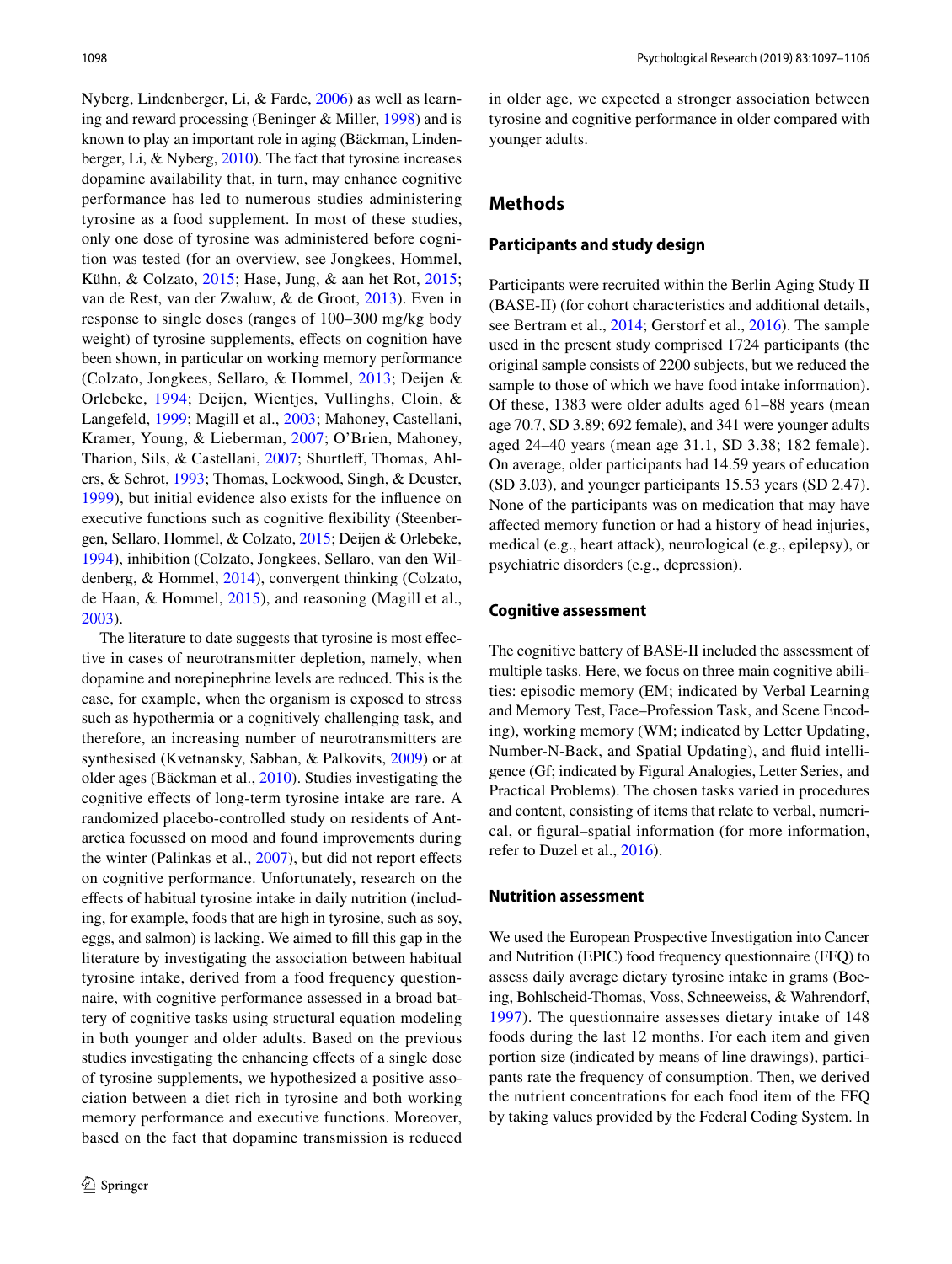our analyses, we used the average amount of tyrosine and the average amount of food consumed per day.

#### **Structural equation modeling**

We used structural equation modeling (SEM) to investigate the relations between tyrosine and cognitive performance for two reasons. First, SEM enables us to move beyond modeling at the manifest variable level to modeling the cognitive variables at the construct level, namely, on latent variables for working memory, episodic memory, and fluid intelligence. In doing so, we can account for and partial out the effects of measurement error, which enhances the validity of our analyses (Little, Lindenberger, & Nesselroade, [1999](#page-8-20)). Second, SEM offers a generic framework to formalize and test our hypotheses about the potential interrelations of cognition and nutrition. Our focal research question was whether dietary tyrosine affects cognitive performance in younger and in older adults. Due to the cross-sectional and observational nature of this data set, we cannot clarify the direction of effects. Because the BASE-II sample consists primarily of older participants, but also includes a smaller subsample of younger participants, we aimed to address the question whether the relations between cognition and tyrosine is comparable across the two age groups by means of a multi-group SEM analysis.

To ascertain the interpretability of quantitative group comparisons, we needed to establish measurement invariance, that is, evaluate whether the latent constructs fall on the same scale across groups. The prerequisites for this comparison are configural invariance, weak invariance, and strong invariance across the groups, and these levels of invariance are tested by making increasingly restrictive assumptions in different models. Configural invariance is satisfied when the basic measurement model structure (i.e., the pattern of fixed and free loadings of manifest variables on latent variables) is the same across groups. Weak invariance involves constraining factor loadings to invariance across groups, which ensures equal metrics on the latent variables across groups. Strong invariance additionally requires the intercepts of the indicators to be the same. In addition, one can test for strict invariance, which constrains residual variances of indicators to be invariant across age groups, that is, measures are assumed to be equally reliable across groups. However, there is general consensus that strict invariance need not be established for comparing means and (co)variances on the latent variable level. These invariance levels were tested in hierarchical order based on model fit indices. Invariance was tested based on the recommendations of Widaman and Reise ([1997\)](#page-9-0) and Cheung and Resvold ([2002](#page-8-21)) (but see McCallum, Browne, & Cai, [2006,](#page-8-22) for an alternate approach to model comparison).

We report the Chi-square goodness of fit index for all models, but this statistical index often suggests rejection of close fitting models when sample size is large, as was the case in this study. Therefore, we relied on standard indices such as the root mean square error of approximation (RMSEA), standardized root mean square residual (SRMR), the comparative fit index (CFI), the Tucker–Lewis index (TLI), and the Bayesian information criterion (BIC) for evaluation of model fit. Commonly accepted thresholds indicating good model fit are RMSEA  $\leq$  0.05, SRMR  $\leq$  0.05, and CFI and TLI $\geq$  0.95, and a lower BIC implies better fit (Schermelleh-Engel, Kerwer, & Klein, [2014;](#page-8-23) Hu & Bentler, [1999](#page-8-24)). The analyses were run using MPlus v6.1 (Muthen & Muthen, [2010\)](#page-8-25).

Next, we used latent regression analyses to investigate how EM, WM, and Gf relate to tyrosine intake as a function of age (Fig. [1\)](#page-3-0). Missing data were handled using a full information maximum likelihood approach as implemented in the Mplus software. We set up a multi-group structural equation model to test whether associations between the three-factor model of cognition and tyrosine intake varied across age groups. In addition, four covariates were entered to the SEM as exogeneous predictors of cognition and tyrosine: sex, age, years of formal education, and overall food intake.

To test from which sources participants most likely boost their tyrosine levels, we correlated dietary tyrosine levels with the different food categories according to which foods are grouped in the EPIC food frequency questionnaire (potatoes, vegetables, legumes, fruits, dairy, cereal products, meat products, fish, egg products, fat, sugar, cake, spices and sauces, and soups) while controlling for overall food intake.

## **Results**

There was no significant difference in daily tyrosine intake between the age groups,  $t(1717)=1.20$ ,  $p=0.23$ . Younger participants consumed an average of 2.85 g of tyrosine daily (SD 1.36, range 1–17 g) and older participants 2.77 g (SD 0.946, range 1–10). Likewise, the average food intake (in g) did not differ between the age groups,  $t(1722) = -1.59$ ,  $p=0.11$ , with younger participants consuming 1345 g (SD) 413) and older participants consuming 1383 g per day (SD 390). However, we did observe a significant difference in body mass index (younger participants: mean=23.39, SD 4.26, older participants: mean=26.82, SD 4.11, *t*(1712) = − 13.64, *p*<0.001). In cognitive performance, strong differences were observed between age groups in all test scores, with younger outperforming older participants (see Table [1](#page-3-1)).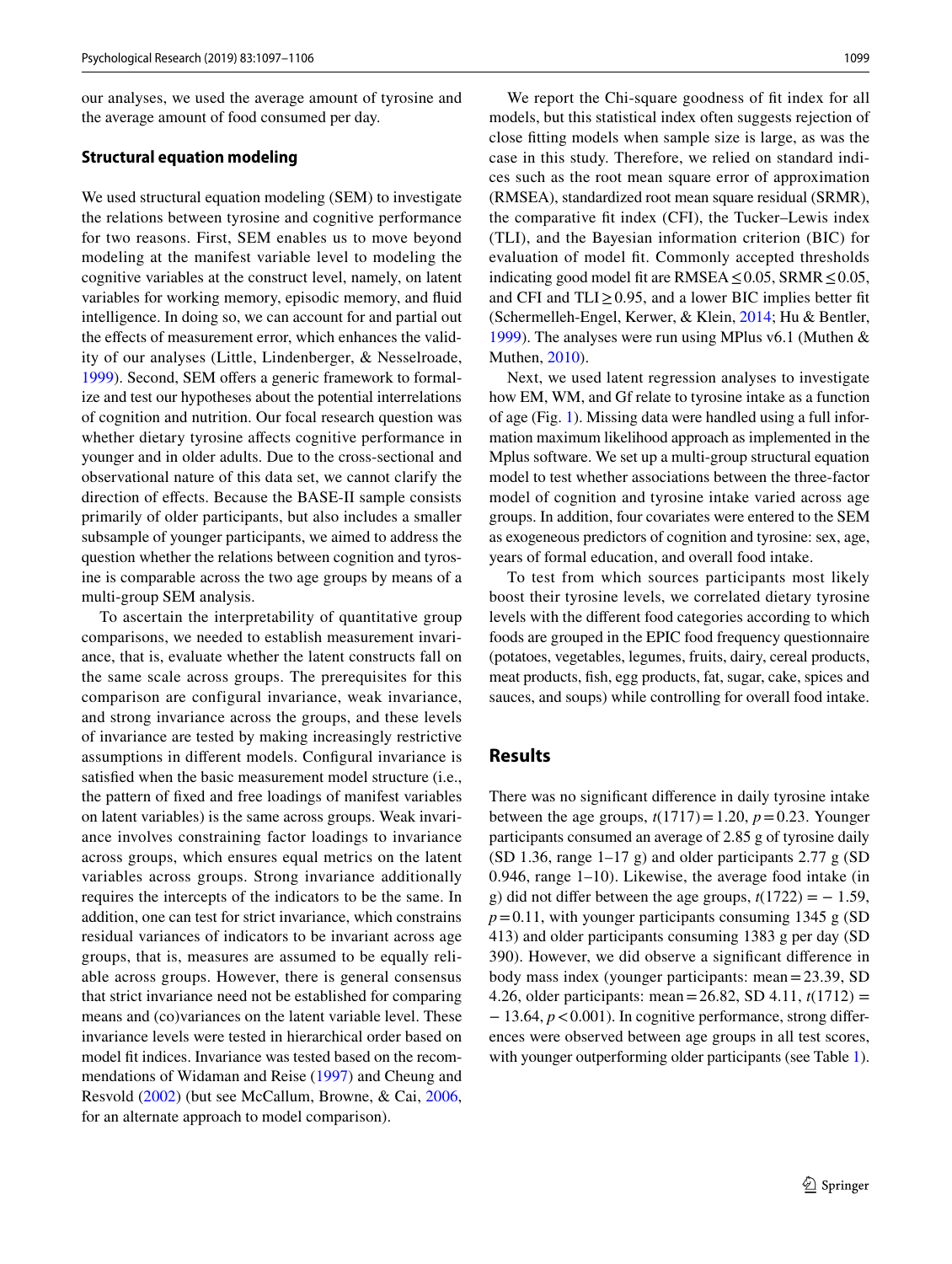<span id="page-3-0"></span>**Fig. 1** Simplified illustration of the structural equation model depicting effects of tyrosine (Tyr) on the latent cognitive factors for working memory (WM), episodic memory (EM), and fluid intelligence (Gf). For each path, the top number is for the young adult group and the bottom number is for the older adult group. Numbers next to single-headed solid arrows represent significant regression coefficients. Numbers next to double-headed arrows represent standardized variances or covariances.  $* p < 0.001$ .  $\dot{p} = 0.02$ 



<span id="page-3-1"></span>**Table 1** Group differences in cognitive performance between the two age groups

| Cognitive task                             | Younger par-<br>ticipants mean<br>(SD) | Older par-<br>ticipants mean<br>(SD) | Group differ-<br>ence $(t$ value) |
|--------------------------------------------|----------------------------------------|--------------------------------------|-----------------------------------|
| Letter updating<br>(LU)                    | 46.96 (9.80)                           | 38.78 (11.37)                        | 13.24**                           |
| Number-N-back<br>(NB)                      | 0.89(0.13)                             | 0.68(0.18)                           | 24.60**                           |
| Spatial updating<br>(SU)                   | 33.24 (6.79)                           | 20.77 (9.42)                         | 27.74**                           |
| Verbal learning<br>and memory test<br>(LI) | 12.13 (2.09)                           | 8.48 (2.69)                          | 27.05**                           |
| Face profession<br>(FP)                    | 0.55(0.19)                             | 0.26(0.14)                           | 23.91**                           |
| Scene encoding<br>(SE)                     | 0.38(0.15)                             | 0.28(0.14)                           | 12.15**                           |
| Figural analogies<br>(FA)                  | 17.15(3.19)                            | 11.52 (5.17)                         | 25.18**                           |
| Letter series (LS)                         | 16.19 (4.97)                           | 9.04(6.30)                           | 22.30**                           |
| Practical problems<br>(PP)                 | 12.45 (2.88)                           | 10.29(2.76)                          | 12.49**                           |

\*\**p*<0.001

# **CFA of cognitive performance indicators across groups**

Confirmatory factor analysis (CFA) was conducted to define the three latent factors of individual differences in WM, EM, and Gf across both age groups. The first model was a configural invariance model, with the same pattern of fixed and free factor loadings across groups. This model had a significant Chi-square index,  $\chi^2$  (48) = 125.75, *p* < 0.001, but acceptable fit to the data, with  $CFI = 0.979$ ,  $TLI = 0.968$ , RMSEA =  $0.043$ , and BIC =  $56184.2$ .

The next model estimated the weak factorial invariance model with invariant factor loadings across the younger adult and older adult groups. This model also had a significant Chi-square index,  $\chi^2$  (54) = 155.97, *p* < 0.001, and the change in statistical fit was statistically significant,  $\Delta \chi^2$  (6) = 30.22, *p*<0.001. However, the practical fit indices were altered little, with CFI=0.972, TLI=0.962, and RMSEA=0.047, and the  $BIC = 56169.7$  was lower, indicating that this model had better fit to the data than did the configural model.

The third model was the strong factorial invariance model, which imposed cross-group invariance constraints on measurement intercepts. The strong factorial invariance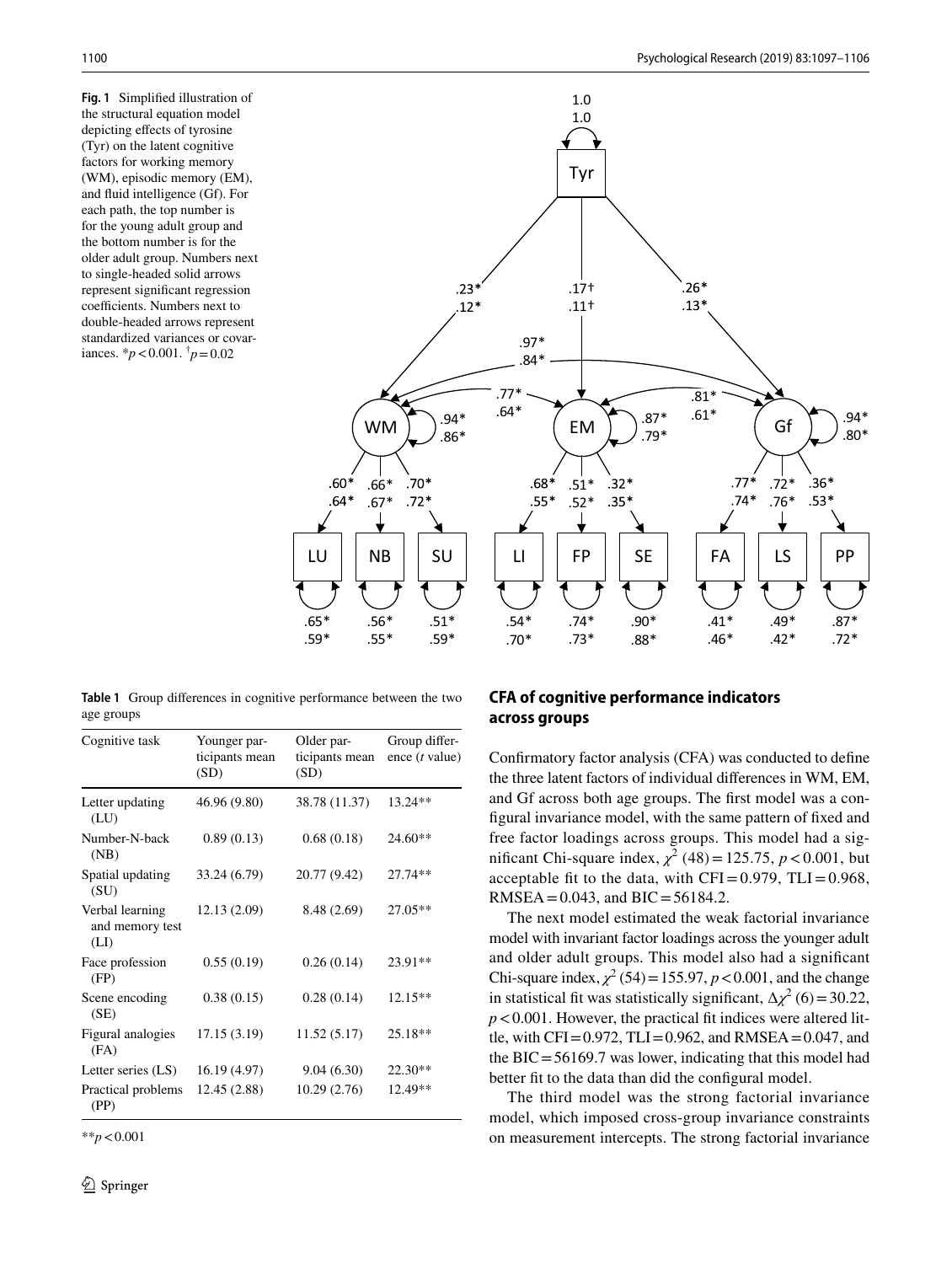model fit decidedly worse than the weak invariance model,  $\chi^2$  (60) = 224.47, *p* < 0.001, and the change in statistical fit was significant, and the change in fit was large,  $\Delta \chi^2$  $(6)$  = 68.50,  $p$  < 0.001. Moreover, the practical fit indices were noticeably worse, with  $CFI = 0.955$ ,  $TLI = 0.945$ , and RMSEA =  $0.056$ , and the BIC =  $56193.5$  increased, demonstrating poor fit of this model. Based on modification indices, we relaxed one intercept invariance constraint on the Letter Updating variable resulting in a partial strong invariance model, which exhibited considerably improved fit, with  $\chi^2$  (59) = 169.09,  $p < 0.001$ , and a large improvement in fit over the full strong invariance model,  $\Delta \chi^2$  (1)=55.38, *p*<0.001. The practical fit indices were much improved, with  $CFI = 0.970$ ,  $TLI = 0.963$ , and  $RMSEA = 0.046$ , and the  $BIC = 56145.6$  was the lowest of all models considered to this point, suggesting that the partial strong invariance model is tenable and is the optimal model for these data.

Parameter estimates for the partial strong factorial invariance model are shown in Table [2](#page-4-0), which provides the raw score estimates of all parameters. As shown in Table [2,](#page-4-0) the model was identified by fixing factor means to 0.0 and factor variances to 1.0 in the younger adult group, estimating factor correlations for the younger adult group, constraining factor loadings and intercepts to invariance across groups, and estimating factor means, variances, and covariances in the older adult group. All parameter estimates were significant at  $p < 0.0001$ . Standardized factor loadings were in the moderate-to-strong range, with median standardized loadings of 0.65 in each group. As shown in Table [2,](#page-4-0) the WM and Gf factors were highly correlated in both samples, and correlations of the EM factor with the WM and Gf factors were weaker, but still large in magnitude, as predicted.

The most important pattern in the results was the large mean differences on latent factors across groups. Because the model was identified with latent variables means of 0 and SDs of 1.0 in the younger adult sample, the mean differences on latent factors for the older group were in a Cohen's

| Variable           | Intercept            | Factor loadings      |                      |                      | Unique variance |             |
|--------------------|----------------------|----------------------|----------------------|----------------------|-----------------|-------------|
|                    |                      | WM                   | EM                   | Gf                   | Young           | Old         |
| Letter updating    | 46.9 $(0.51)^a$      | 5.70(0.37)           | $0.0^{\circ}$ (0.00) | $0.0^{\circ}$ (0.00) | 53.8 (4.84)     | 77.9 (3.59) |
| Number-N-back      | 0.89(0.01)           | 0.09(0.01)           | $0.0^{\circ}$ (0.00) | $0.0^{\circ}$ (0.00) | 0.01(0.001)     | 0.02(0.001) |
| Spatial updating   | 33.2(0.37)           | 5.08(0.29)           | $0.0^{\circ}$ (0.00) | $0.0^{\circ}$ (0.00) | 24.9(2.51)      | 44.0(2.26)  |
| $VLMT^b$           | 12.1(0.11)           | $0.0^{\circ}$ (0.00) | 1.38(0.11)           | $0.0^{\circ}$ (0.00) | 2.35(0.28)      | 5.02(0.25)  |
| Face profession    | 0.54(0.01)           | $0.0^{\circ}$ (0.00) | 0.10(0.01)           | $0.0^{\circ}$ (0.00) | 0.03(0.003)     | 0.03(0.001) |
| Scene encoding     | 0.40(0.01)           | $0.0^{\circ}$ (0.00) | 0.05(0.01)           | $0.0^{\circ}$ (0.00) | 0.02(0.002)     | 0.02(0.001) |
| Figural analogies  | 17.1(0.18)           | $0.0^{\circ}$ (0.00) | $0.0^{\circ}$ (0.00) | 2.57(0.15)           | 4.63(0.53)      | 11.3(0.61)  |
| Letter series      | 16.2(0.24)           | $0.0^{\circ}$ (0.00) | $0.0^{\circ}$ (0.00) | 3.28(0.19)           | 11.2(1.09)      | 16.3(0.93)  |
| Practical problems | 12.4(0.11)           | $0.0^{\circ}$ (0.00) | $0.0^{\circ}$ (0.00) | 0.99(0.07)           | 7.16(0.56)      | 5.50(0.23)  |
|                    | Factor               |                      |                      |                      |                 |             |
|                    | Mean                 | Factor covariances   |                      |                      |                 |             |
| Young adult        |                      |                      |                      |                      |                 |             |
| Factor             |                      |                      |                      |                      |                 |             |
| WM                 | $0.0^{\circ}$ (0.00) | $1.0^{\circ}$ (0.00) | 0.77                 | 0.97                 |                 |             |
| EM                 | $0.0^{\circ}$ (0.00) | 0.77(0.07)           | $1.0^{\circ}$ (0.00) | 0.80                 |                 |             |
| Gf                 | $0.0^{\circ}$ (0.00) | 0.97(0.04)           | 0.80(0.06)           | $1.0^{\circ}$ (0.00) |                 |             |
| Older adult        |                      |                      |                      |                      |                 |             |
| Factor             |                      |                      |                      |                      |                 |             |

<span id="page-4-0"></span>**Table 2** Multiple-group confirmatory factor analysis for nine cognitive performance variables for young and older adults

Tabled values are parameter estimates, with standard errors in parentheses. All parameter estimates had critical ratios>5.8, so were significant at  $p < 0.0001$ . In factor covariance matrices, factor variances are on the diagonal, and covariances are shown below the diagonal and correlations above the diagonal

WM  $-2.43(0.16)$   $1.68(0.21)$   $0.67$  0.86 EM  $-2.65(0.22)$   $0.94(0.12)$   $1.16(0.20)$   $0.65$ Gf  $-2.18(0.15)$   $1.67(0.18)$   $1.04(0.13)$   $2.24(0.28)$ 

<sup>a</sup>Intercept for older adult sample =  $52.7$  (SE =  $0.75$ )

b *VLMT* verbal learning and memory test

c Values fixed at reported values to identify model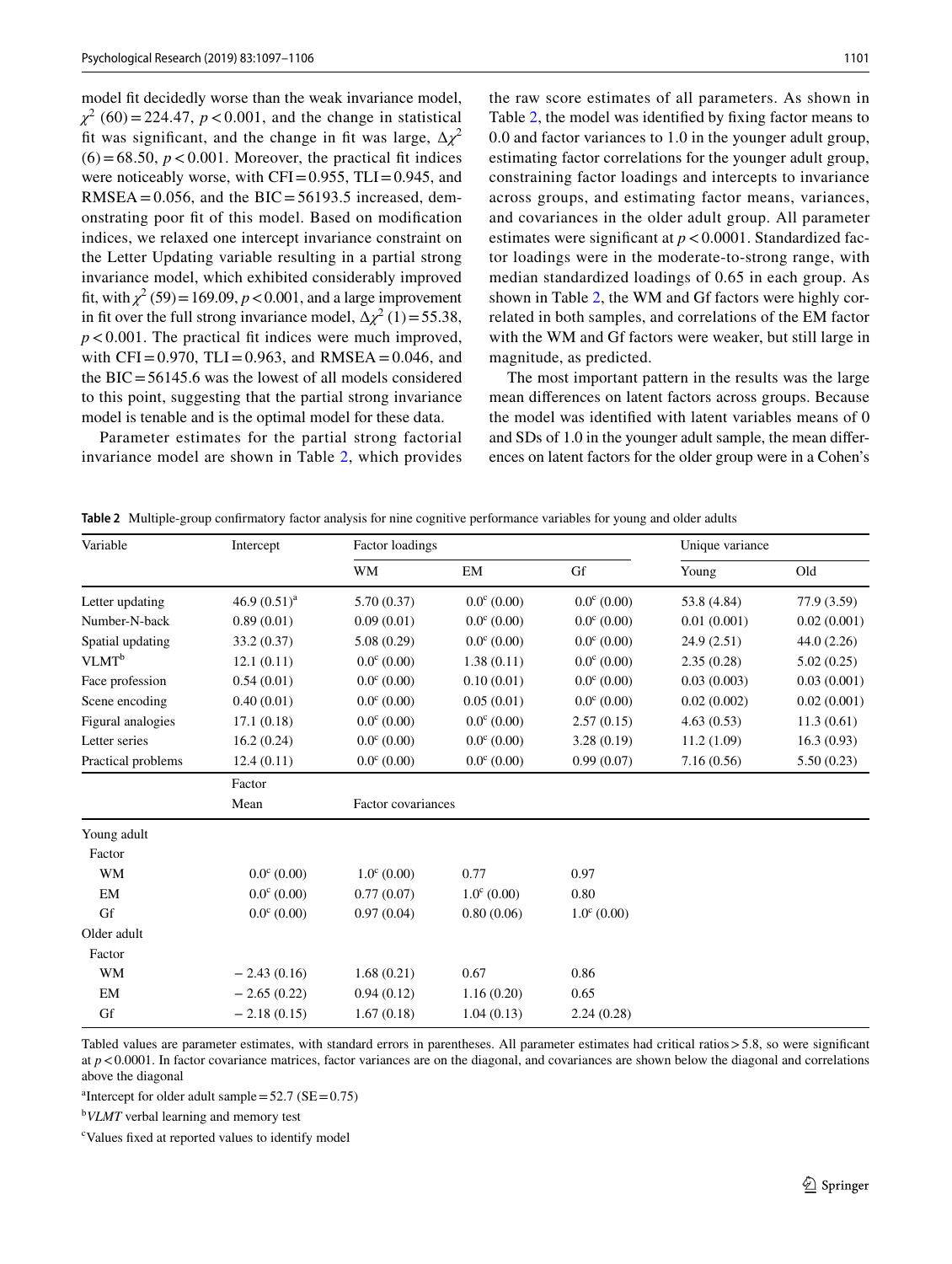*d* metric. The mean differences in performance showed that the older adult group scored more than 2 SD units below the younger adult group on all three factors, with mean differences of  $-2.43$  (SE=0.16) on the WM factor,  $-2.65$  $(SE=0.22)$  on the EM factor, and  $-2.18$  (SE=0.15) on the Gf factor. Thus, the mean differences in performance across groups were substantial.

#### **Associations with tyrosine**

We hypothesized that individuals' tyrosine intake would be linked to their current cognitive status. In this model, our primary predictor of performance on the cognitive factors (WM, EM, and Gf) was tyrosine intake, and sex, education, age, and average food intake were control variables. The effects of tyrosine intake, sex, education, age, and average food intake on the cognitive factors were allowed to vary across the young adult and old adult groups, so we termed this model an initial unconstrained model. The fit of this model, which retained the partial strong invariance measurement constraints on cognitive factors, was acceptable. The Chi-square index was significant,  $\chi^2$  (124) = 262.35, *p* < 0.001, but the model exhibited close fit to the data, with  $CFI = 0.976$ ,  $TLI = 0.965$ ,  $RMSEA = 0.036$ , and BIC=80493.9.

We then constrained the path coefficients from tyrosine to the cognitive factors and average food intake to the cognitive factors to invariance across the younger adult and older adult groups to test whether effects of tyrosine and food intake on cognition differed across groups. The crossgroup invariance constraints on effects of tyrosine and food intake on Gf led to a non-significant change in model fit,  $\Delta \chi^2$  (2) = 3.59, *p* = 0.17. Invariance constraints on effects of tyrosine and food intake on WM were also non-significant,  $\Delta \chi^2$  (2) = 0.50, *p* = 0.64. Invariance constraints on effects of tyrosine and food intake on EM were also non-significant,  $\Delta \chi^2$  (2) = 0.89, *p* = 0.91. Finally, the omnibus constrained model invoked cross-group invariance constraints of tyrosine and food intake simultaneously on all three cognitive factors. This model had a significant statistical index of fit, with  $\chi^2$  (130) = 271.54, *p* < 0.001, but the change in fit from the initial unconstrained model was small and nonsignificant,  $\Delta \chi^2$  (6) = 9.19, *p* = 0.30. Moreover, the practical fit indices were either unchanged or improved, with  $CFI = 0.975$ ,  $TLI = 0.966$ , and  $RMSEA = 0.035$ . Finally, the  $BIC = 80458.4$  was lower (i.e., improved), indicating that the cross-group invariance constraints on parameter estimates did not harm model fit. We thus accepted this model as the final model for the data.

Standardized parameter estimates from our final model are shown in Fig. [1](#page-3-0). Inspection of Fig. [1](#page-3-0) reveals that factor loadings in the young adult sample were in the moderateto-strong range (median loading  $=0.66$ ) and were of similar magnitude in the older adult sample (median loading  $=0.64$ ). We found significant direct effects of tyrosine on Gf in the young adult sample,  $β = 0.26$  (SE = 0.07),  $p < 0.001$ , and in the older adult sample,  $\beta = 0.13$  (SE = 0.04),  $p < 0.001$ . Tyrosine also had significant effects on WM in the young adult sample,  $\beta = 0.23$  (SE = 0.07),  $p < 0.001$ , and in the older adult sample,  $\beta = 0.12$  (SE = 0.04),  $p < 0.001$ . The effects of tyrosine on EM were also significant, in the young adult sample,  $\beta = 0.17$  (SE = 0.07),  $p = 0.02$ , and in the older adult sample,  $\beta$ =0.11 (SE=0.05),  $p$ =0.02. Effects of predictors explained 6% of the variance of Gf, 6% of the variance of WM, and 13% of the variance of EM in the young adult sample, and 21% of the variance in Gf, 14% of the variance in WM, and 21% of the variance of EM in the older adult sample.

In Table [3](#page-5-0), within-group standardized regression coefficients are reported, along with the variance explained for each ability factor in each sample. The greater variance explained in the older adult group relative to the young adult group on the three ability factors of Gf, WM, and EM is due primarily to the effects of covariates, in particular the effect of education. In the young adult group, the direct effect of education explained between  $2\%$  (0.15 squared = 0.023, for EM) and  $3\%$  (0.18 squared = 0.032, for Gf) of the variance of the three ability factors. In contrast, the direct effect of education explained between  $9.6\%$  (0.31 squared = 0.096, for WM) and  $15\%$  (0.39 squared = 0.152, for Gf) of the variance of the three ability factors. The positive signs of the regression weights for education reflect the tendency for persons with higher levels of education to have higher scores on

<span id="page-5-0"></span>**Table 3** Standardized regression weights when regressing ability factors on covariates, food intake, and tyrosine: by sample

| Sample | Predictor   | Ability factor |               |               |  |
|--------|-------------|----------------|---------------|---------------|--|
|        |             | Gf             | WМ            | EМ            |  |
| Young  | Sex.        | $-0.10(0.07)$  | $-0.17(0.07)$ | $-0.29(0.07)$ |  |
|        | Education   | 0.18(0.06)     | 0.16(0.06)    | 0.15(0.07)    |  |
|        | Age         | $-0.02(0.05)$  | 0.01(0.05)    | $-0.14(0.06)$ |  |
|        | Food intake | $-0.16(0.05)$  | $-0.18(0.05)$ | $-0.13(0.05)$ |  |
|        | Tyrosine    | 0.26(0.07)     | 0.23(0.07)    | 0.17(0.07)    |  |
|        | $R^2$       | 0.06           | 0.06          | 0.13          |  |
| Older  | <b>Sex</b>  | 0.05(0.03)     | 0.04(0.03)    | $-0.19(0.04)$ |  |
|        | Education   | 0.39(0.03)     | 0.31(0.03)    | 0.35(0.04)    |  |
|        | Age         | $-0.16(0.02)$  | $-0.15(0.02)$ | $-0.25(0.03)$ |  |
|        | Food intake | $-0.11(0.04)$  | $-0.12(0.04)$ | $-0.12(0.05)$ |  |
|        | Tyrosine    | 0.13(0.04)     | 0.12(0.04)    | 0.11(0.05)    |  |
|        | $R^2$       | 0.21           | 0.14          | 0.21          |  |

Total *N*=1728; *n* young=343, *n* older=1385. Tabled values are standardized regression weights, with standard errors in parentheses, and the explained variance,  $R^2$ , for each factor

*Gf* fluid intelligence, *WM* working memory, *EM* episodic memory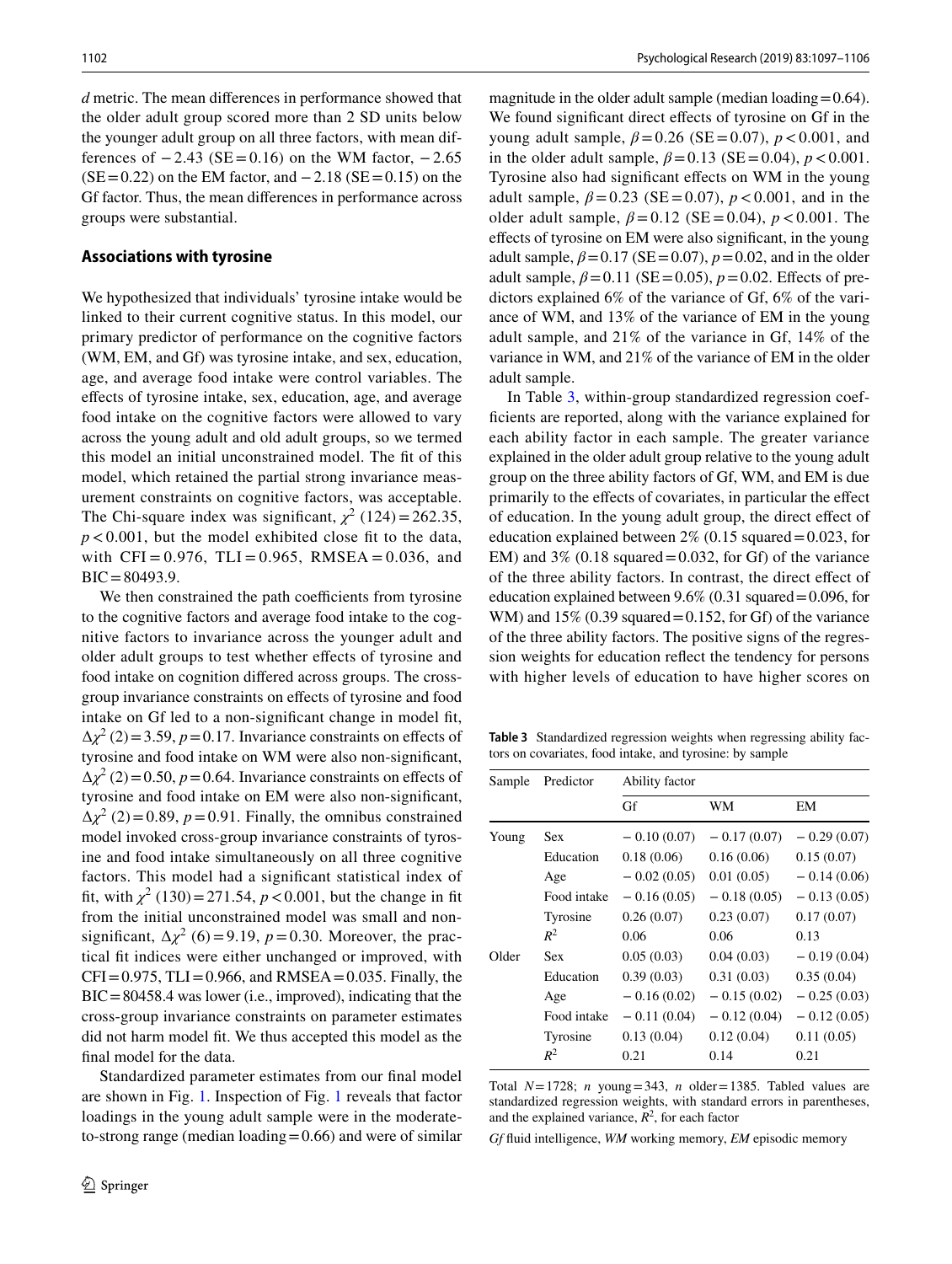ability dimensions. In addition, the much stronger coefficients for education in the older adult sample are consistent with prior research investigating education as a proxy for cognitive reserve, which counteracts the negative effects of aging of human abilities. Inspection of Table [3](#page-5-0) will also show that the effect of age on ability factors was very weak in the young adult sample, but relatively much stronger in the older adult sample, with the negative sign of these age coefficients consistent with widely reported aging declines on ability dimensions in old age. Thus, the higher levels of explained variance in the older adult sample is primarily due to the much stronger effects of education and moderately stronger effects of age on the ability factors in the older adult sample relative to the young adult sample.

# **Exploring the categories of dietary intake providing tyrosine**

In general, tyrosine intake was most strongly associated with participants' amount of reported meat product intake (young: *r* (338)=0.868, *p*<0.001, old: *r* (1375)=0.851,  $p < 0.001$ ). All other correlation coefficients were of clearly smaller magnitude and below  $r = 0.30$ .

## **Discussion**

Within the scope of the present study, we set out to investigate the association between habitual tyrosine intake in daily nutrition and cognitive performance. To do so, we used data from the Berlin Aging study II, in which participants performed a broad range of cognitive tests, that enabled us to assess cognitive performance in three latent factors, namely, working memory, episodic memory, and fluid intelligence in relation with information about daily average dietary tyrosine intake in grams.

We started off by successfully establishing partial strong factorial invariance between the younger and the older age group in the confirmatory factor analysis capturing the cognitive performance structure. This enabled us to investigate further the potential similarities or differences in the association between tyrosine and cognitive performance as reflected in the latent factors of the structural equation model.

Previous studies on the effects of a single dose of tyrosine supplements revealed short-term benefits on working memory performance and executive functions (Jongkees et al., [2015;](#page-8-2) Hase et al., [2015](#page-8-3); van de Rest et al., [2013](#page-8-4)). These findings are based on the knowledge that brain tyrosine levels can be modified by nutritional intake and that these concentrations and the availability to neurons also modifies the synthesis rates and release of dopamine that tyrosine is a precursor for (Fernstrom, [1983\)](#page-8-26).

In line with these prior findings from intervention studies in which single doses of tyrosine were administered, we found a significant association between habitual daily tyrosine intake and performance on the latent Gf factor capturing fluid intelligence and the WM factor capturing working memory capacity. The association between tyrosine and episodic memory was also significant, but weaker.

The benefits of the present approach lie in the fact that we associate cognitive performance on a latent variable level, which enables us to purge measurements from task-specific measurement errors. Moreover, the present approach allowed us to compare the structural model between our younger and older sample and revealed no significant differences in the structure of the latent factor models and the associations of ability dimensions with tyrosine. This illustrates that the association between tyrosine and cognitive performance as measured on the latent level is comparable in younger and older adults. To our knowledge, no previous studies have investigated the effects of tyrosine in elderly or cognitively impaired participants using either dose administration or cross-sectional association approaches. Our findings suggest that the association between habitual tyrosine intake and cognitive performance is the same in younger as well as in older participants. This may at first seem surprising given that research to date suggests that acutely administered tyrosine is most effective in situations in which the organism is depleted of dopamine and/or norepinephrine (Kvetnansky et al., [2009\)](#page-8-16), for example, in stressful situations such as the cold-stress test (Mahoney et al., [2007;](#page-8-9) Shurtleff et al., [1994](#page-8-27)), in a multitasking context (Thomas et al., [1999](#page-8-12); Colzato et al., [2013\)](#page-8-5) or when loud noise stimuli (Deijen & Orlebeke, [1994](#page-8-6)) are used to interfere with performance. However, older age is likewise a condition in which dopamine is depleted. Most studies report a negative relation between age and dopamine neurotransmission (Reeves, Bench, & Howard, [2002](#page-8-28)), with some studies even showing a curvilinear trajectory with enhanced losses in very-old age (Bäckman et al., [2010\)](#page-7-3) and animal studies pointing at a specific decline in dopamine level within the prefrontal cortex (Arnsten, Cai, Steere, & Goldman-Rakic, [1995](#page-7-6); Goldman-Rakic & Brown, [1981](#page-8-29)). Human post-mortem data indicate an age-related loss of dopamine D1 and D2 receptors of 3% per decade (Seeman et al., [1987](#page-8-30)). In positron emission tomography (PET) studies across the lifespan, regional declines between 5 and 13% have been described (Kaasinen et al., [2000\)](#page-8-31). A PET study on humans has shown that dopamine release is modulated in response to increasing executive task demands in younger, but not in older adults, which may reflect a less responsive dopamine system in the face of cognitive challenge (Karlsson et al., [2009\)](#page-8-32). All this evidence points to a greater need in older participants for more tyrosine substitution. We observed no significant differences in habitual daily tyrosine intake between the younger and older group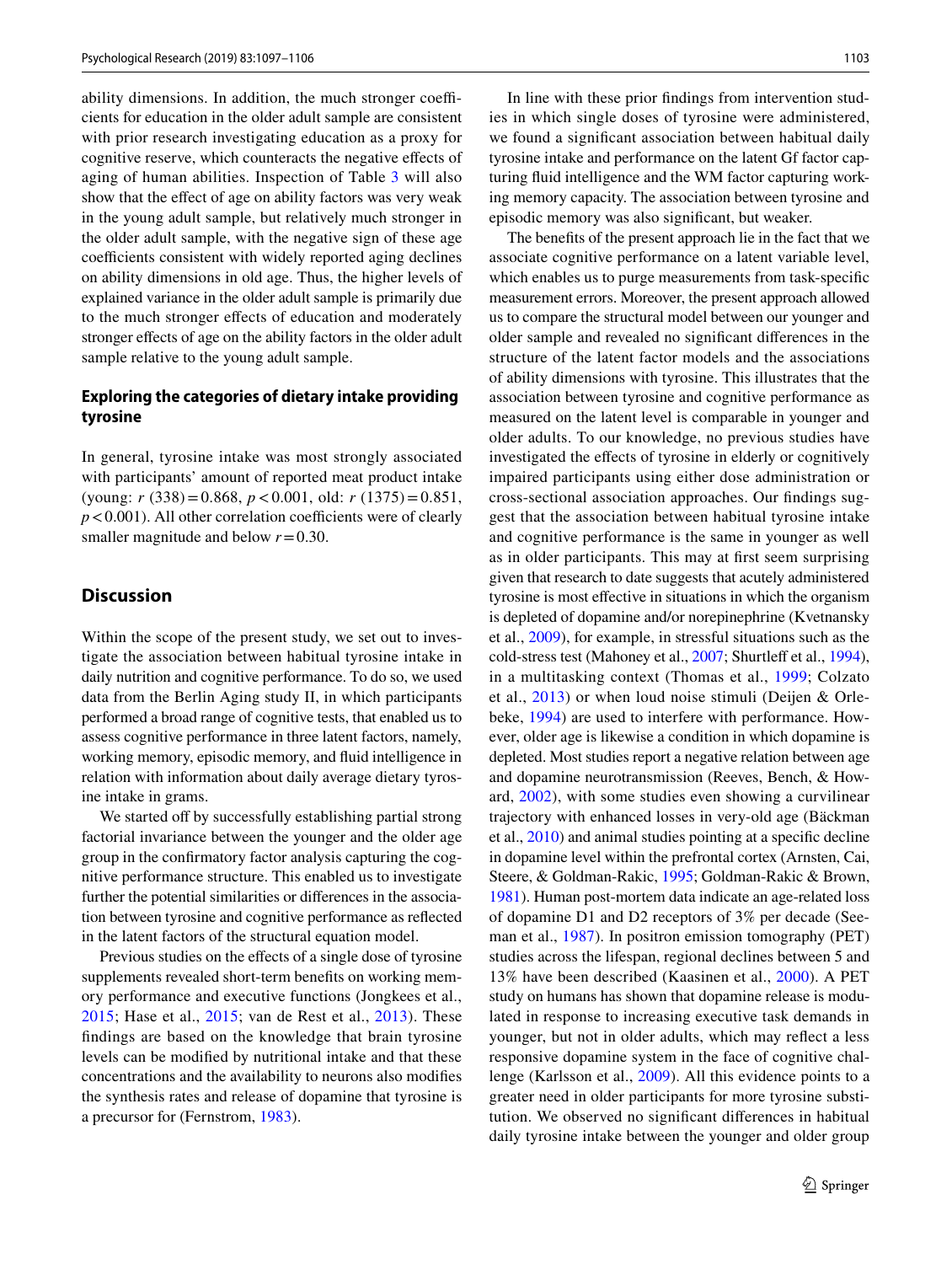but—as expected—a strong group difference in cognitive performance, and enhanced tyrosine intake by older adults might reduce this difference to some extent.

When exploring the association of tyrosine intake with the respective food categories of the food frequency questionnaire, we found the strongest correlation with the amount of meat products consumed in both the younger and older age groups.

A major limitation of the present study is that the assessment of dietary tyrosine took place on average two years before the cognitive assessment (mean difference in days 760, SD 442). However, we think that, because the period on which the dietary questionnaire focused was the last 12 months, the reports most likely reflect what participants eat on a regular basis. Furthermore, the nutrient intake results are based on observational data only, which strictly does not allow causal claims about the effects of tyrosine on cognition, and specifically does not preclude unobserved common causes of both cognition and nutrition that may explain the observed associations. For example, socio-economic status may be a common cause associated with both higher cognitive performance and higher use of nutritional supplements, better adherence to dietary rules, or lower fat intake (Hulshof et al. [1991\)](#page-8-33). However, to account for these effects, we controlled for years of education, and this did not alter the present results. Still, our results are based on between-subject comparisons and only with intervention studies that longitudinally assess nutrition and cognition on a within-subject basis will we be able to exclude possible common causes, and we firmly encourage further work in this direction. Another clear limitation is that other amino acids such as tryptophan are highly correlated with tyrosine levels, which makes it difficult to ensure that the present effects are attributable solely to tyrosine. Future research may focus on investigating the covariance structure between different nutrients; that is, it would be worthwhile to investigate which nutrients are typically also ingested with a diet high in tyrosine. Another potential weakness of our study, brought to our attention by a thoughtful reviewer, is that assessing dieting behavior by means of a questionnaire is in itself an episodic memory test. This could explain why we not only observe the expected association between tyrosine intake and WM and Gf, but also with EM, which was not one of our core a priori hypotheses.

The present results show that, irrespective of the large age difference in cognitive performance, the relationship between tyrosine and the latent cognitive dimensions of WM, EM, and Gf is not different between younger and older participants. This underlines the generalizability of the association between habitual dietary tyrosine and cognitive function across age even with greatly varying levels of cognitive performance.

**Acknowledgments** Open access funding provided by Max Planck Society.

#### **Compliance with ethical standards**

**Funding** The study was funded by the German Federal Ministry of Education and Research under Grant Numbers 16SV5537/16SV5837/ 16SV5538/16SV5536K/01UW0808/01UW0706.

**Conflict of interest** All authors declare that he/she has no conflict of interest.

**Ethical approval** All procedures performed in studies involving human participants were in accordance with the ethical standards of the institutional and/or national research committee and with the 1964 Helsinki declaration and its later amendments or comparable ethical standards.

**Informed consent** Informed consent was obtained from all individual participants included in the study.

**Open Access** This article is distributed under the terms of the Creative Commons Attribution 4.0 International License [\(http://creativecom](http://creativecommons.org/licenses/by/4.0/)[mons.org/licenses/by/4.0/](http://creativecommons.org/licenses/by/4.0/)), which permits unrestricted use, distribution, and reproduction in any medium, provided you give appropriate credit to the original author(s) and the source, provide a link to the Creative Commons license, and indicate if changes were made.

## **References**

- <span id="page-7-6"></span>Arnsten, A. F., Cai, J. X., Steere, J. C., & Goldman-Rakic, P. S. (1995). Dopamine D2 receptor mechanisms contribute to age-related cognitive decline: The effects of quinpirole on memory and motor performance in monkeys. *J Neurosci, 15*(5 Pt 1), 3429–3439.
- <span id="page-7-3"></span>Bäckman, L., Lindenberger, U., Li, S. C., & Nyberg, L. (2010). Linking cognitive aging to alterations in dopamine neurotransmitter functioning: Recent data and future avenues. *Neuroscience & Biobehavioral Reviews, 34*(5), 670–677. [https://doi.org/10.1016/j.](https://doi.org/10.1016/j.neubiorev.2009.12.008) [neubiorev.2009.12.008.](https://doi.org/10.1016/j.neubiorev.2009.12.008)
- <span id="page-7-1"></span>Bäckman, L., Nyberg, L., Lindenberger, U., Li, S. C., & Farde, L. (2006). The correlative triad among aging, dopamine, and cognition: Current status and future prospects. *Neuroscience & Biobehavioral Reviews, 30*(6), 791–807. [https://doi.org/10.1016/j.](https://doi.org/10.1016/j.neubiorev.2006.06.005) [neubiorev.2006.06.005.](https://doi.org/10.1016/j.neubiorev.2006.06.005)
- <span id="page-7-2"></span>Beninger, R. J., & Miller, R. (1998). Dopamine D1-like receptors and reward-related incentive learning. *Neuroscience & Biobehavioral Reviews, 22*(2), 335–345.
- <span id="page-7-4"></span>Bertram, L., Bockenhoff, A., Demuth, I., Duzel, S., Eckardt, R., & Li, S. C., et al. (2014). Cohort profile: The Berlin Aging Study II (BASE-II). *International Journal of Epidemiology, 43*(3), 703– 712.<https://doi.org/10.1093/ije/dyt018>.
- <span id="page-7-5"></span>Boeing, H., Bohlscheid-Thomas, S., Voss, S., Schneeweiss, S., & Wahrendorf, J. (1997). The relative validity of vitamin intakes derived from a food frequency questionnaire compared to 24-hour recalls and biological measurements: Results from the EPIC pilot study in Germany. European Prospective Investigation into Cancer and Nutrition. *International Journal of Epidemiology, 26*(Suppl 1), S82–S90.
- <span id="page-7-0"></span>Brillat-Savarin, A. (1826/1842). Physiologie du Gout, ou Meditations de Gastronomie Transcendante. Paris: Charpentier.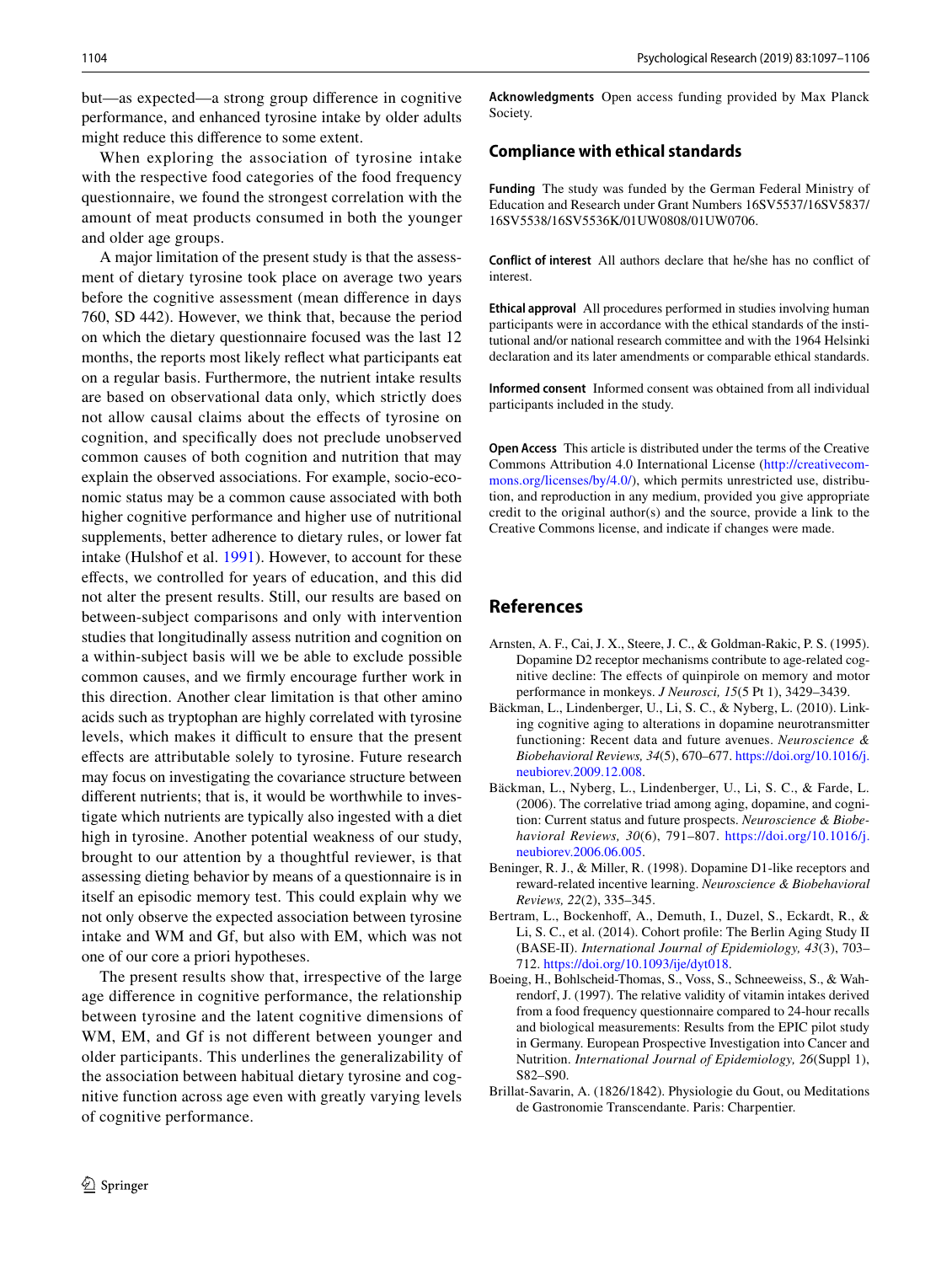- <span id="page-8-1"></span>Carlsson, A., & Lindqvist, M. (1978). Dependence of 5-HT and catecholamine synthesis on concentrations of precursor amino-acids in rat brain. *Naunyn Schmiedebergs Archieves of Pharmacology, 303*(2), 157–164.
- <span id="page-8-21"></span>Cheung, G. W., & Resvold, R. B. (2002). Evaluating goodness-of-fit indexes for testing measurement invariance. *Structural Equation Modeling: A Multidisciplinary Journal, 9*(2), 233–255.
- <span id="page-8-15"></span>Colzato, L. S., de Haan, A. M., & Hommel, B. (2015). Food for creativity: Tyrosine promotes deep thinking. *Psychological Research, 79*(5), 709–714.<https://doi.org/10.1007/s00426-014-0610-4>.
- <span id="page-8-5"></span>Colzato, L. S., Jongkees, B. J., Sellaro, R., & Hommel, B. (2013). Working memory reloaded: Tyrosine repletes updating in the N-back task. *Frontiers in Behavioral Neuroscience, 7*, 200. [https://](https://doi.org/10.3389/fnbeh.2013.00200) [doi.org/10.3389/fnbeh.2013.00200.](https://doi.org/10.3389/fnbeh.2013.00200)
- <span id="page-8-14"></span>Colzato, L. S., Jongkees, B. J., Sellaro, R., van den Wildenberg, W. P., & Hommel, B. (2014). Eating to stop: Tyrosine supplementation enhances inhibitory control but not response execution. *Neuropsychologia, 62*, 398–402. [https://doi.org/10.1016/j.](https://doi.org/10.1016/j.neuropsychologia.2013.12.027) [neuropsychologia.2013.12.027.](https://doi.org/10.1016/j.neuropsychologia.2013.12.027)
- <span id="page-8-6"></span>Deijen, J. B., & Orlebeke, J. F. (1994). Effect of tyrosine on cognitive function and blood pressure under stress. *Brain Research Bulletin, 33*(3), 319–323.
- <span id="page-8-7"></span>Deijen, J. B., Wientjes, C. J., Vullinghs, H. F., Cloin, P. A., & Langefeld, J. J. (1999). Tyrosine improves cognitive performance and reduces blood pressure in cadets after one week of a combat training course. *Brain Research Bulletin, 48*(2), 203–209.
- <span id="page-8-19"></span>Duzel, S., Voelkle, M. C., Duzel, E., Gerstorf, D., Drewelies, J., & Steinhagen-Thiessen, E., et al. (2016). The Subjective Health Horizon Questionnaire (SHH-Q): Assessing future time perspectives for facets of an active lifestyle. *Gerontology, 62*(3), 345–353. [https://doi.org/10.1159/000441493.](https://doi.org/10.1159/000441493)
- <span id="page-8-26"></span>Fernstrom, J. D. (1983). Role of precursor availability in control of monoamine biosynthesis in brain. *Physiological Review, 63*(2), 484–546.
- <span id="page-8-0"></span>Fernstrom, J. D., & Fernstrom, M. H. (2007). Tyrosine, phenylalanine, and catecholamine synthesis and function in the brain. *Journal of Nutrition, 137*(6 Suppl 1), 1539S–1547S **(discussion 1548S)**.
- <span id="page-8-18"></span>Gerstorf, D., Bertram, L., Lindenberger, U., Pawelec, G., Demuth, I., & Steinhagen-Thiessen, E., et al. (2016). *Editorial. Gerontology, 62*(3), 311–315. [https://doi.org/10.1159/000441495.](https://doi.org/10.1159/000441495)
- <span id="page-8-29"></span>Goldman-Rakic, P. S., & Brown, R. M. (1981). Regional changes of monoamines in cerebral cortex and subcortical structures of aging rhesus monkeys. *Neuroscience, 6*(2), 177–187.
- <span id="page-8-3"></span>Hase, A., Jung, S. E., & aan het Rot, M (2015). Behavioral and cognitive effects of tyrosine intake in healthy human adults. *Pharmacology Biochemistry and Behavior, 133*, 1–6. [https://doi.](https://doi.org/10.1016/j.pbb.2015.03.008) [org/10.1016/j.pbb.2015.03.008.](https://doi.org/10.1016/j.pbb.2015.03.008)
- <span id="page-8-24"></span>Hu, L. T., & Bentler, P. M. (1999). Cutoff criteria for fit indexes in covariance structure analysis: Conventional criteria versus new alternatives. *Structural Equation Modeling—a Multidisciplinary Journal, 6*(1), 1–55.
- <span id="page-8-33"></span>Hulshof, K. F., Lowik, M. R., Kok, F. J., Wedel, M., Brants, H. A., Hermus, R. J., et al. (1991). Diet and other life-style factors in high and low socio-economic groups (Dutch Nutrition Surveillance System). *European Journal of Clinical Nutrition, 45*(9), 441–450.
- <span id="page-8-2"></span>Jongkees, B. J., Hommel, B., Kühn, S., & Colzato, L. S. (2015). Effect of tyrosine supplementation on clinical and healthy populations under stress or cognitive demands—A review. *Journal of Psychiatric Research, 70*, 50–57. [https://doi.org/10.1016/j.](https://doi.org/10.1016/j.jpsychires.2015.08.014) [jpsychires.2015.08.014.](https://doi.org/10.1016/j.jpsychires.2015.08.014)
- <span id="page-8-31"></span>Kaasinen, V., Vilkman, H., Hietala, J., Nagren, K., Helenius, H., & Olsson, H., et al. (2000). Age-related dopamine D2/D3 receptor loss in extrastriatal regions of the human brain. *Neurobiology of Aging, 21*(5), 683–688.
- <span id="page-8-32"></span>Karlsson, S., Nyberg, L., Karlsson, P., Fischer, H., Thilers, P., & Macdonald, S., et al. (2009). Modulation of striatal dopamine D1

binding by cognitive processing. *Neuroimage, 48*(2), 398–404. <https://doi.org/10.1016/j.neuroimage.2009.06.030>.

- <span id="page-8-16"></span>Kvetnansky, R., Sabban, E. L., & Palkovits, M. (2009). Catecholaminergic systems in stress: Structural and molecular genetic approaches. *Physiol Rev, 89*(2), 535–606. [https://doi.org/10.1152/](https://doi.org/10.1152/physrev.00042.2006) [physrev.00042.2006](https://doi.org/10.1152/physrev.00042.2006).
- <span id="page-8-20"></span>Little, T. D., Lindenberger, U., & Nesselroade, J. R. (1999). On selecting indicators for multivariate measurement and modeling with latent variables: When "good" indicators are bad and "bad" indicators are good. *Psychological Methods, 4*(2), 192–211.
- <span id="page-8-8"></span>Magill, R. A., Waters, W. F., Bray, G. A., Volaufova, J., Smith, S. R., & Lieberman, H. R., et al. (2003). Effects of tyrosine, phentermine, caffeine D-amphetamine, and placebo on cognitive and motor performance deficits during sleep deprivation. *Nutritional Neuroscience, 6*(4), 237–246. [https://doi.org/10.1080/10284150](https://doi.org/10.1080/1028415031000120552) [31000120552](https://doi.org/10.1080/1028415031000120552).
- <span id="page-8-9"></span>Mahoney, C. R., Castellani, J., Kramer, F. M., Young, A., & Lieberman, H. R. (2007). Tyrosine supplementation mitigates working memory decrements during cold exposure. *Psychology & Behavior, 92*(4), 575–582. [https://doi.org/10.1016/j.physbeh.2007.05.003.](https://doi.org/10.1016/j.physbeh.2007.05.003)
- <span id="page-8-22"></span>McCallum, R. C., Browne, M. W., & Cai, L. (2006). Testing differences between nested covariance structure models: Power analysis and null hypotheses. *Psychological Methods, 11*(1), 19–35.
- <span id="page-8-25"></span>Muthen, L. K., & Muthen, B. O. (2010). *MPlus user's guide*. Los Angeles: Muthen & Muthen.
- <span id="page-8-10"></span>O'Brien, C., Mahoney, C., Tharion, W. J., Sils, I. V., & Castellani, J. W. (2007). Dietary tyrosine benefits cognitive and psychomotor performance during body cooling. *Psychology & Behavior, 90*(2–3), 301–307. [https://doi.org/10.1016/j.physbeh.2006.09.027.](https://doi.org/10.1016/j.physbeh.2006.09.027)
- <span id="page-8-17"></span>Palinkas, L. A., Reedy, K. R., Smith, M., Anghel, M., Steel, G. D., & Reeves, D., et al. (2007). Psychoneuroendocrine effects of combined thyroxine and triiodothyronine versus tyrosine during prolonged Antarctic residence. *International Journal of Circumpolar Health, 66*(5), 401–417.
- <span id="page-8-28"></span>Reeves, S., Bench, C., & Howard, R. (2002). Ageing and the nigrostriatal dopaminergic system. *International Journal of Geriatric Psychiatry, 17*(4), 359–370.<https://doi.org/10.1002/gps.606>.
- <span id="page-8-23"></span>Schermelleh-Engel, K., Kerwer, M., & Klein, A. G. (2014). Evaluation of model fit in nonlinear multilevel structural equation modeling. *Frontiers in Psychology, 5*, 181. [https://doi.org/10.3389/](https://doi.org/10.3389/fpsyg.2014.00181) [fpsyg.2014.00181](https://doi.org/10.3389/fpsyg.2014.00181).
- <span id="page-8-30"></span>Seeman, P., Bzowej, N. H., Guan, H. C., Bergeron, C., Becker, L. E., & Reynolds, G. P., et al. (1987). Human brain dopamine receptors in children and aging adults. *Synapse (New York, N. Y.), 1*(5), 399–404.<https://doi.org/10.1002/syn.890010503>.
- <span id="page-8-11"></span>Shurtleff, D., Thomas, J. R., Ahlers, S. T., & Schrot, J. (1993). Tyrosine ameliorates a cold-induced delayed matching-to-sample performance decrement in rats. *Psychopharmacology (Berl), 112*(2–3), 228–232.
- <span id="page-8-27"></span>Shurtleff, D., Thomas, J. R., Schrot, J., Kowalski, K., & Harford, R. (1994). Tyrosine reverses a cold-induced working memory deficit in humans. *Pharmacology, Biochemistry and Behavior, 47*(4), 935–941.
- <span id="page-8-13"></span>Steenbergen, L., Sellaro, R., Hommel, B., & Colzato, L. S. (2015). Tyrosine promotes cognitive flexibility: Evidence from proactive vs. reactive control during task switching performance. *Neuropsychologia, 69*, 50–55. [https://doi.org/10.1016/j.](https://doi.org/10.1016/j.neuropsychologia.2015.01.022) [neuropsychologia.2015.01.022](https://doi.org/10.1016/j.neuropsychologia.2015.01.022).
- <span id="page-8-12"></span>Thomas, J. R., Lockwood, P. A., Singh, A., & Deuster, P. A. (1999). Tyrosine improves working memory in a multitasking environment. *Pharmacology, Biochemistry and Behavior, 64*(3), 495–500.
- <span id="page-8-4"></span>van de Rest, O., van der Zwaluw, N. L., & de Groot, L. C. (2013). Literature review on the role of dietary protein and amino acids in cognitive functioning and cognitive decline. *Amino Acids, 45*(5), 1035–1045. [https://doi.org/10.1007/s00726-013-1583-0.](https://doi.org/10.1007/s00726-013-1583-0)